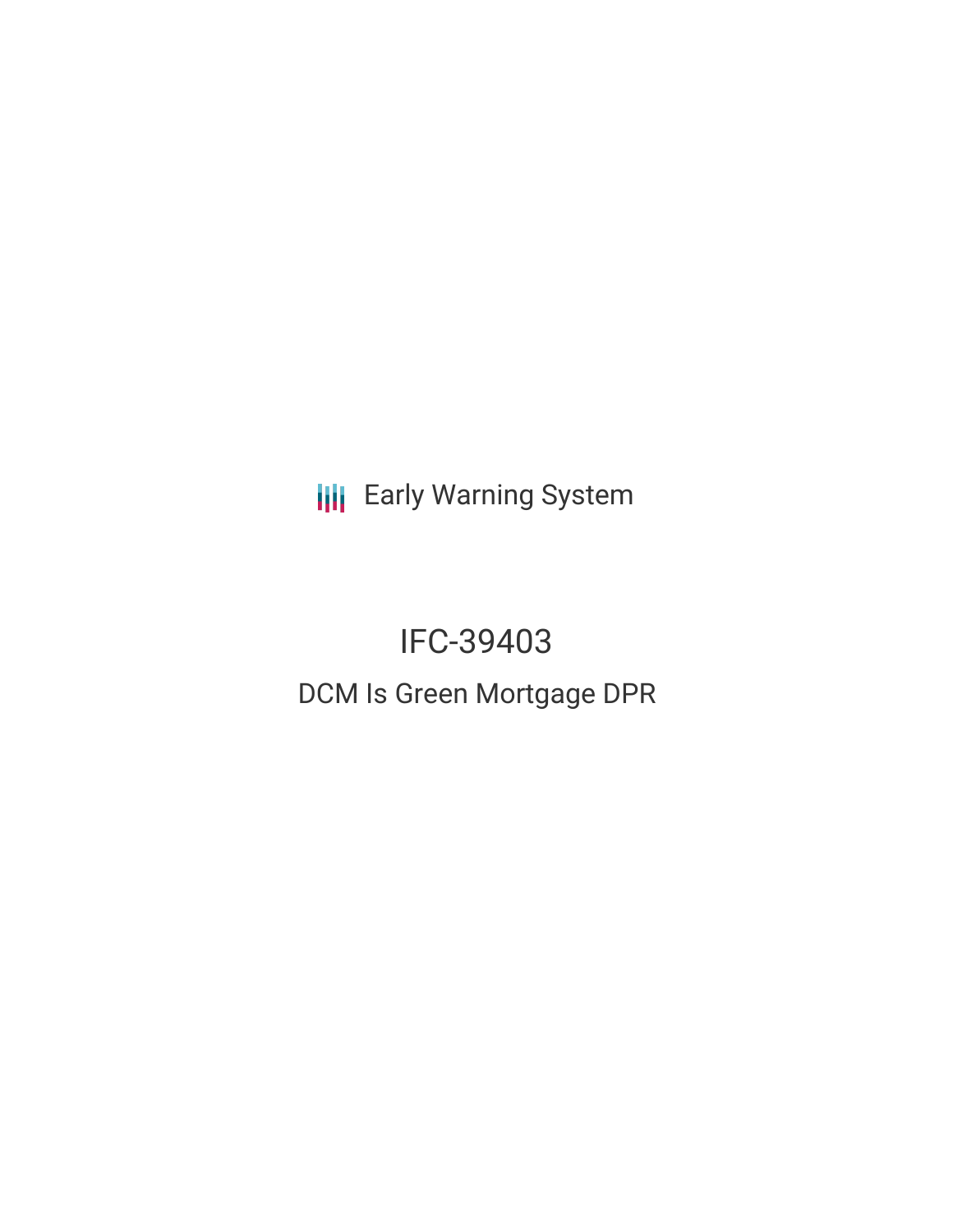#### **Quick Facts**

| <b>Countries</b>               | Turkey                                  |
|--------------------------------|-----------------------------------------|
| <b>Financial Institutions</b>  | International Finance Corporation (IFC) |
| <b>Status</b>                  | Proposed                                |
| <b>Bank Risk Rating</b>        | FI                                      |
| <b>Voting Date</b>             | 2017-11-10                              |
| <b>Borrower</b>                | TURKIYE IS BANKASI ANONIM SIRKETI       |
| <b>Sectors</b>                 | Finance                                 |
| <b>Ring Fence</b>              | Housing                                 |
| <b>Investment Type(s)</b>      | Loan                                    |
| <b>Investment Amount (USD)</b> | \$150.00 million                        |
| <b>Project Cost (USD)</b>      | \$150.00 million                        |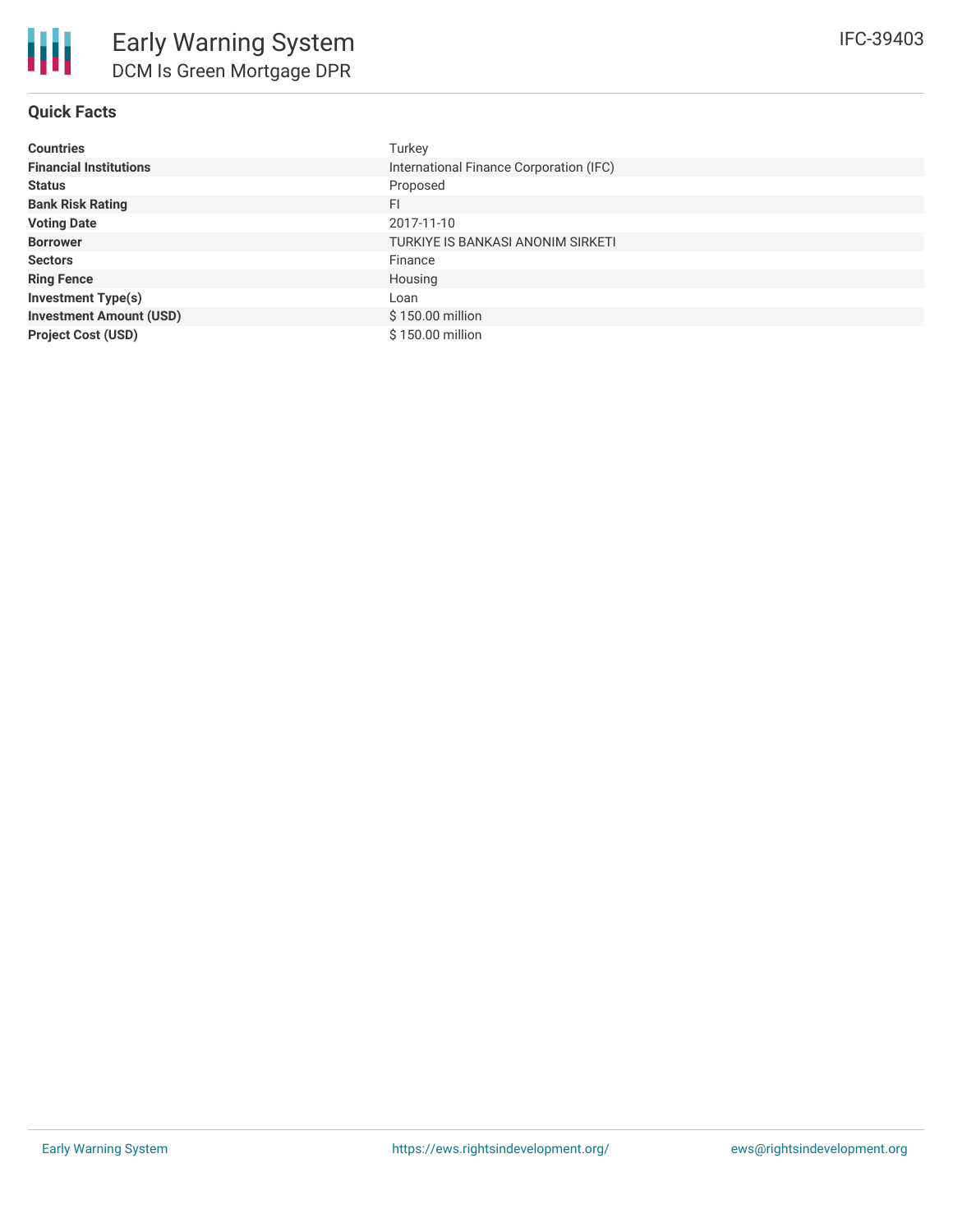

#### **Project Description**

This project finances the purchase of notes issued by Isbank to support residential mortgage lending, including green mortgages.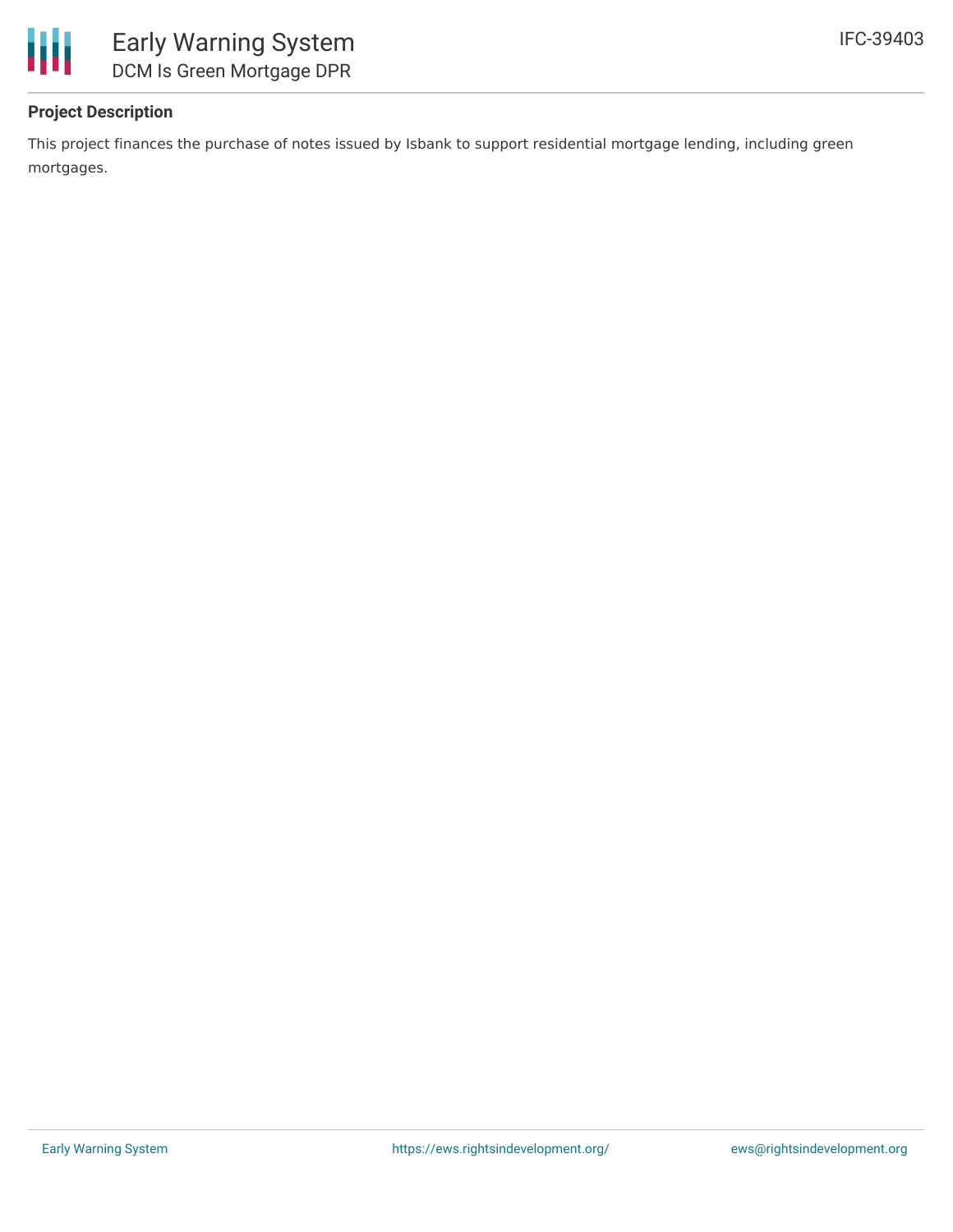#### **Investment Description**

• International Finance Corporation (IFC)

#### **Financial Intermediary**

Financial Intermediary: A commercial bank or financial institution that receives funds from a development bank. A financial intermediary then lends these funds to their clients (private actors) in the form of loans, bonds, guarantees and equity shares. Financial intermediaries include insurance, pension and equity funds. The direct financial relationship is between the development bank and the financial intermediary.

- TURKIYE IS [BANKASI](file:///actor/3499/) ANONIM SIRKETI (Financial Intermediary) **is owned by** [Isbank](file:///actor/3548/) (Parent Company)
- TURKIYE IS [BANKASI](file:///actor/3499/) ANONIM SIRKETI (Financial Intermediary) **is owned by** Turkiye Is Bankasi Anonim Sirketi [\(Isbank\)](file:///actor/174/) (Parent Company)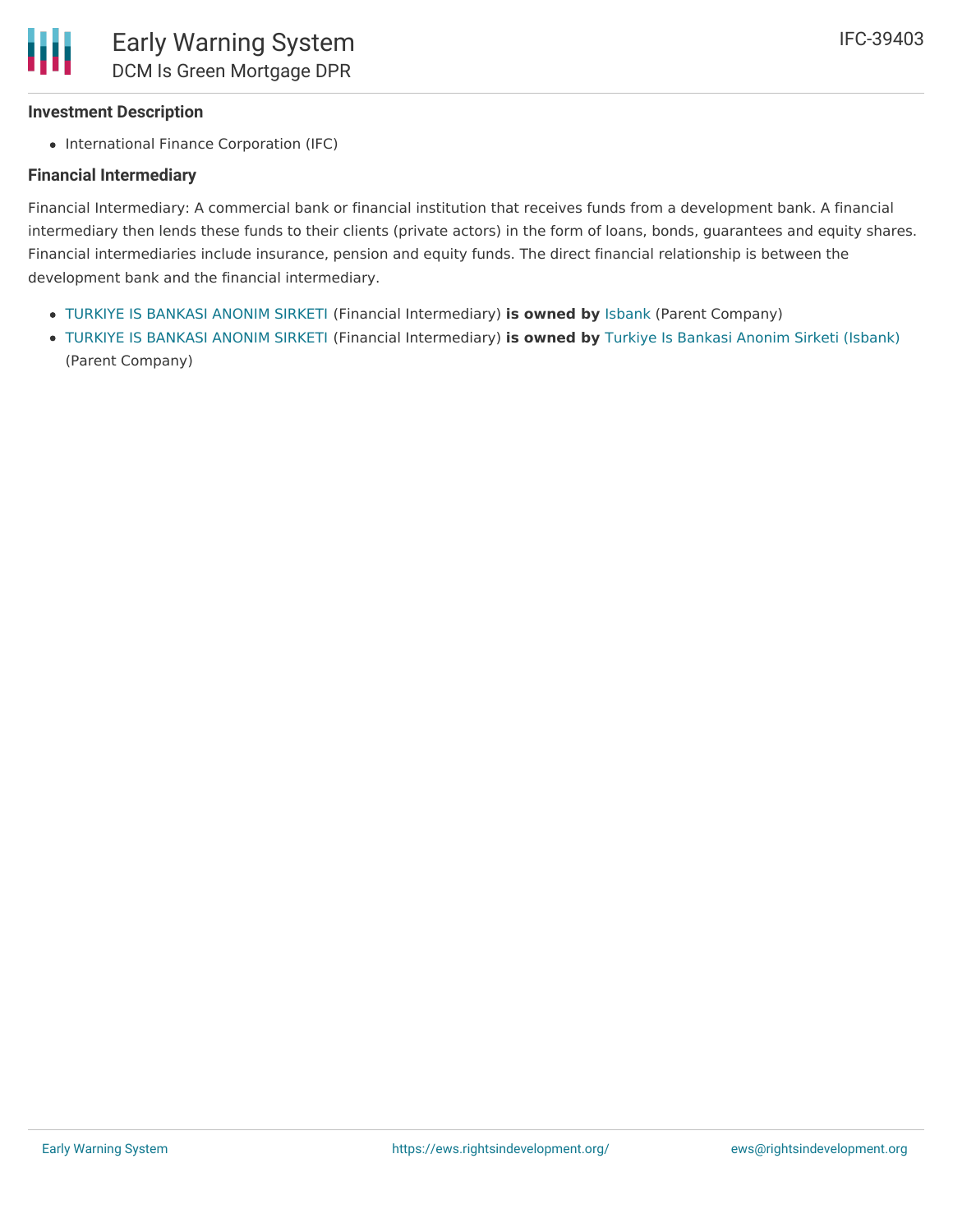#### **Private Actor Relationship**

There is often limited information publicly available about what development banks are funding through financial intermediaries. In 2021, the Early Warning System partnered with Oxfam International to incorporate information on high-risk projects being funded by financial intermediaries receiving funding from the International Finance Corporation (IFC) and the Dutch Development Bank (FMO).

The information listed below describes the relationship between the different private actors linked to high-risk sectors and subprojects of IFC and FMO's financial intermediary investments and/or the financial intermediary's parent companies made from 2017 through 2020, including any associated ring fences.

The database, however, does not explicitly or implicitly imply that IFC or FMO have material exposure to or are contractually or legally accountable to the sub-projects financed by their financial intermediaries or the financial intermediary's parent companies. It only shows a seemingly financial relationship among the different private actors, the financial intermediaries, and IFC or FMO.

#### **Private Actors Description**

Founded in 1924, Isbank is the largest private bank in Turkey with total assets worth US\$97 billion as of June 30, 2017 and the highest market shares in most segments. Headquartered in Istanbul, Isbank serves around 15 million customers with its 24,776 employees and wide physical and digital service networks, including 1,349 domestic branches country-wide (largest among private banks), 23 foreign branches, 6,542 ATMs (largest network among private banks), mobile and internet banking.

As of June 30, 2017, Isbank's largest shareholder is Isbank's Employees' Pension Fund (39.95%). 28.09% of the shares are Ataturk shares which are held by the Republican People's Party (CHP) and 31.96% are quoted at Borsa Istanbul and they are also traded at London Stock Exchange in the form of GDRs.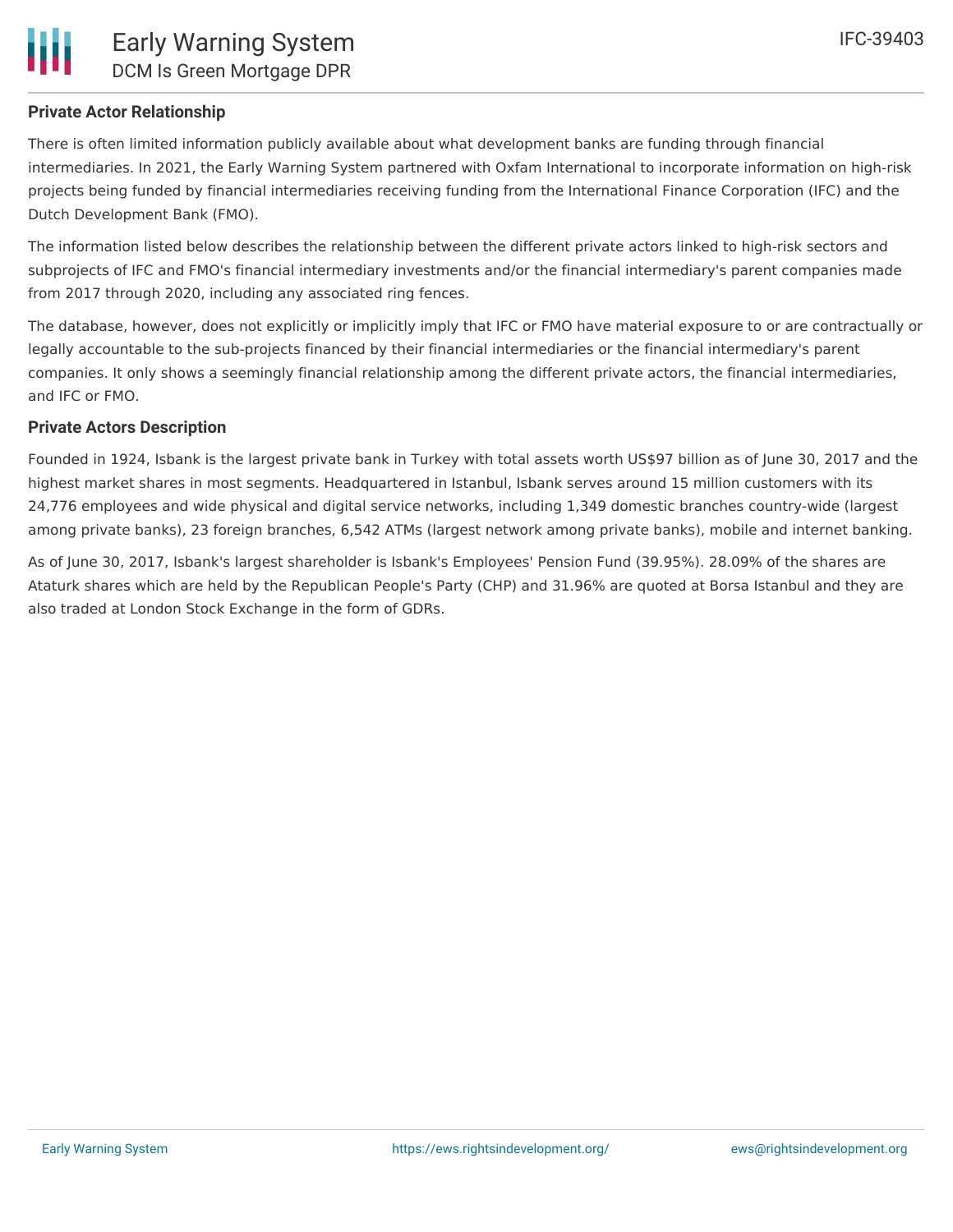

## Early Warning System DCM Is Green Mortgage DPR

| <b>Private Actor 1</b>             | <b>Private Actor</b><br>1 Role | <b>Private Actor</b><br>1 Sector | Relation      | <b>Private Actor 2</b>                                  | <b>Private Actor</b><br>2 Role | <b>Private Actor</b><br>2 Sector |
|------------------------------------|--------------------------------|----------------------------------|---------------|---------------------------------------------------------|--------------------------------|----------------------------------|
| <b>Baskent Gas</b><br>Distribution | Parent<br>Company              | Energy                           | owns          | <b>Baskent Gas Distribution Additional Facility</b>     | Client                         | Energy                           |
| Borusan                            | Parent<br>Company              | Energy                           | owns          | Saros Wind Farm (138MW)                                 | Client                         | Energy                           |
| Cengiz Holding AS                  | Parent<br>Company              | Energy                           | owns          | <b>AEDC Privatization</b>                               | Client                         | Energy                           |
| Cengiz Holding AS                  | Parent<br>Company              | Energy                           | owns          | Bogazici-Akdeniz-Camlibel Electricity Distribution<br>2 | Client                         | Energy                           |
| E ON SE                            | Parent<br>Company              | Energy                           | owns          | Enerjisa Enerji Uretim As                               | Client                         | Energy                           |
| Enerjisa Uretim                    | Parent<br>Company              | Energy                           | owns          | Enerjisa Uretim Refinancing 2020                        | Client                         | Energy                           |
| <b>ERG Insaat</b>                  | Parent<br>Company              | Transport                        | owns          | Ankara-Nigde Highway (330km) PPP                        | Client                         | Transport                        |
| Isbank                             | Investor                       | Finance                          | invests<br>in | <b>AEDC Privatization</b>                               | Client                         | Energy                           |
| Isbank                             | Investor                       | Finance                          | invests<br>in | Ankara-Nigde Highway (330km) PPP                        | Client                         | Transport                        |
| Isbank                             | Investor                       | Finance                          | invests<br>in | <b>Baskent Gas Distribution</b>                         | Parent<br>Company              | Energy                           |
| Isbank                             | Investor                       | Finance                          | invests<br>in | <b>Baskent Gas Distribution Additional Facility</b>     | Client                         | Energy                           |
| <b>Isbank</b>                      | Investor                       | Finance                          | invests<br>in | Bogazici-Akdeniz-Camlibel Electricity Distribution<br>1 | Client                         | Energy                           |
| Isbank                             | Investor                       | Finance                          | invests<br>in | Bogazici-Akdeniz-Camlibel Electricity Distribution<br>2 | Client                         | Energy                           |
| <b>Isbank</b>                      | Investor                       | Finance                          | invests<br>in | Borusan                                                 | Parent<br>Company              | Energy                           |
| Isbank                             | Investor                       | Finance                          | invests<br>in | Cengiz Holding AS                                       | Parent<br>Company              | Energy                           |
| Isbank                             | Investor                       | Finance                          | invests<br>in | Coban Yildizi                                           | Parent<br>Company              | Energy                           |
| Isbank                             | Investor                       | Finance                          | invests<br>in | Dogrudan Elektrik                                       | Parent<br>Company              | Energy                           |
| Isbank                             | Investor                       | Finance                          | invests<br>in | E ON SE                                                 | Parent<br>Company              | Energy                           |
| Isbank                             | Investor                       | Finance                          | invests<br>in | Enerjisa Enerji Uretim As                               | Client                         | Energy                           |
| Isbank                             | Investor                       | Finance                          | invests<br>in | Enerjisa Uretim                                         | Parent<br>Company              | Energy                           |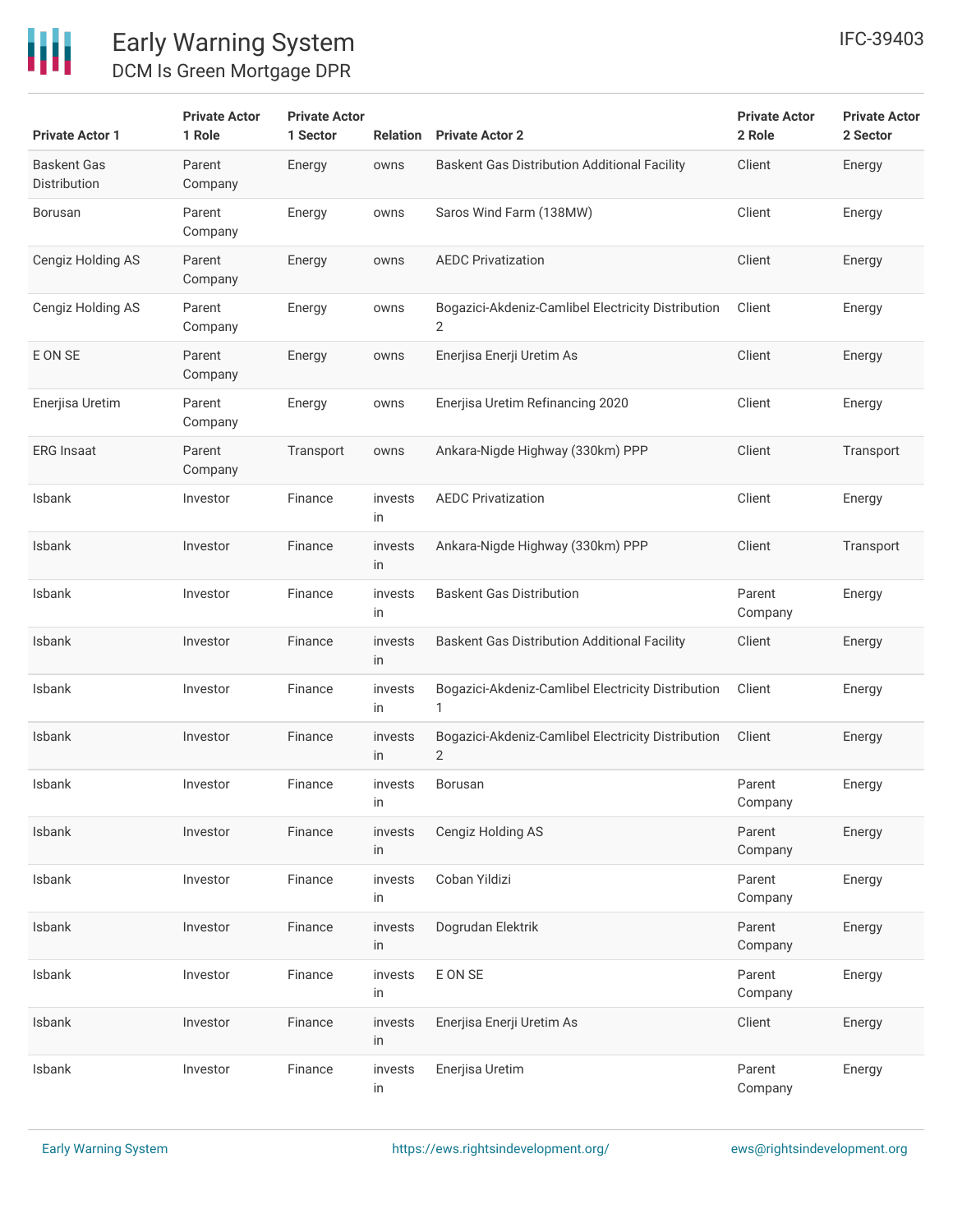

# Early Warning System DCM Is Green Mortgage DPR

**Private Actor**

**Private Actor**

| <b>Private Actor 1 1 Role</b> |                   | 1 Sector |               | <b>Relation</b> Private Actor 2                                      | 2 Role            | 2 Sector  |
|-------------------------------|-------------------|----------|---------------|----------------------------------------------------------------------|-------------------|-----------|
| Isbank                        | Investor          | Finance  | invests<br>in | Enerjisa Uretim Refinancing 2020                                     | Client            | Energy    |
| Isbank                        | Investor          | Finance  | invests<br>in | <b>ERG</b> Insaat                                                    | Parent<br>Company | Transport |
| Isbank                        | Investor          | Finance  | invests<br>in | Finansbank AS                                                        | Client            | Finance   |
| Isbank                        | Investor          | Finance  | invests<br>in | Kangal Thermal Power Plant (450MW) Additional Facility               | Client            | Energy    |
| Isbank                        | Investor          | Finance  | invests<br>in | Kazanci Holding                                                      | Parent<br>Company | Energy    |
| Isbank                        | Investor          | Finance  | invests<br>in | Kazanci Holding Coruh and Firat Electricity Distribution             | Client            | Energy    |
| <b>Isbank</b>                 | Investor          | Finance  | invests<br>in | Kolin Insaat Turizm Sanayii Ve Ticaret                               | Parent<br>Company | Energy    |
| Isbank                        | Investor          | Finance  | invests<br>in | Konya Seker                                                          | Parent<br>Company | Energy    |
| Isbank                        | Investor          | Finance  | invests<br>in | Limak                                                                | Parent<br>Company | Energy    |
| Isbank                        | Investor          | Finance  | invests<br>in | <b>Qatar National Bank Qpsc</b>                                      | Parent<br>Company | Finance   |
| Isbank                        | Investor          | Finance  | invests<br>in | Saros Wind Farm (138MW)                                              | Client            | Energy    |
| Isbank                        | Investor          | Finance  | invests<br>in | Seza Insaat                                                          | Parent<br>Company | Transport |
| Isbank                        | Investor          | Finance  | invests<br>in | Sitebank AS                                                          | Parent<br>Company | Finance   |
| <b>Isbank</b>                 | Investor          | Finance  | invests<br>in | Turkish Petroleum Distribution Privatisation                         | Client            | Mining    |
| Isbank                        | Investor          | Finance  | invests<br>in | Uludag and Camlibel Distribution Regions Additional Facility<br>2018 | Client            | Energy    |
| Isbank                        | Investor          | Finance  | invests<br>in | Uludag Distribution Region Refinancing 2020                          | Client            | Energy    |
| Isbank                        | Investor          | Finance  | invests<br>in | VIP Turkey Enerji AS                                                 | Client            | Mining    |
| Isbank                        | Investor          | Finance  | invests<br>in | Vitol Holding BV                                                     | Parent<br>Company | Mining    |
| Isbank                        | Investor          | Finance  | invests<br>in | Zulfikarlar                                                          | Parent<br>Company | Mining    |
| Kazanci<br>Holding            | Parent<br>Company | Energy   | owns          | Kazanci Holding Coruh and Firat Electricity Distribution             | Client            | Energy    |

**Private Actor**

**Private Actor**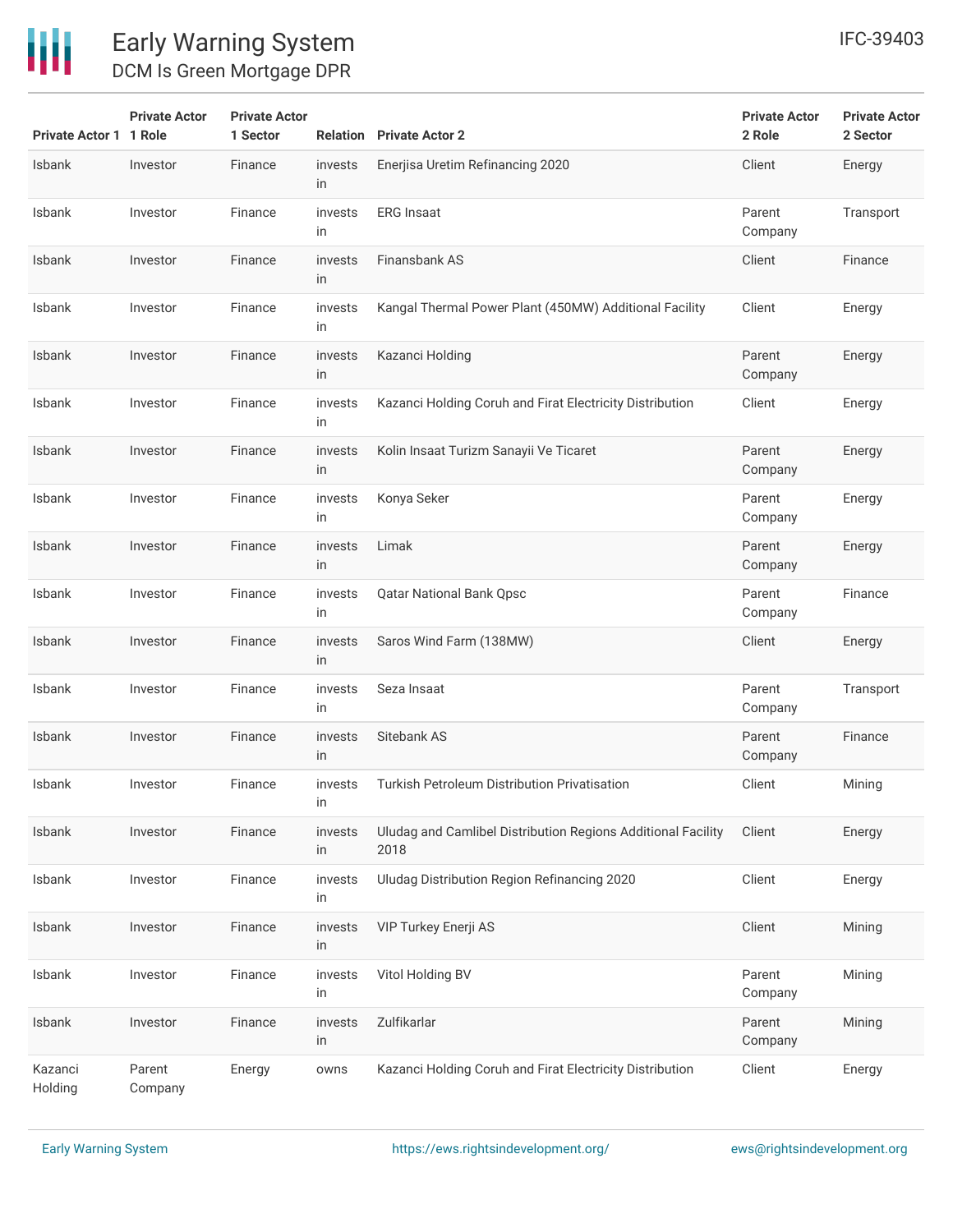

## Early Warning System DCM Is Green Mortgage DPR

| <b>Private Actor 1</b>                           | <b>Private Actor</b><br>1 Role | <b>Private Actor</b><br>1 Sector |      | <b>Relation</b> Private Actor 2                                             | <b>Private Actor</b><br>2 Role | <b>Private Actor</b><br>2 Sector |
|--------------------------------------------------|--------------------------------|----------------------------------|------|-----------------------------------------------------------------------------|--------------------------------|----------------------------------|
| Kolin Insaat Turizm Sanayii Ve<br><b>Ticaret</b> | Parent<br>Company              | Energy                           | owns | Bogazici-Akdeniz-Camlibel Electricity Distribution 1 Client                 |                                | Energy                           |
| Konya Seker                                      | Parent<br>Company              | Energy                           | owns | Kangal Thermal Power Plant (450MW) Additional<br>Facility                   | Client                         | Energy                           |
| Limak                                            | Parent<br>Company              | Energy                           | owns | Uludag and Camlibel Distribution Regions<br><b>Additional Facility 2018</b> | Client                         | Energy                           |
| Limak                                            | Parent<br>Company              | Energy                           | owns | Uludag Distribution Region Refinancing 2020                                 | Client                         | Energy                           |
| <b>Qatar National Bank Qpsc</b>                  | Parent<br>Company              | Finance                          | owns | Finansbank AS                                                               | Client                         | Finance                          |
| Vitol Holding BV                                 | Parent<br>Company              | Mining                           | owns | <b>VIP Turkey Enerji AS</b>                                                 | Client                         | Mining                           |
| Zulfikarlar                                      | Parent<br>Company              | Mining                           | owns | Turkish Petroleum Distribution Privatisation                                | Client                         | Mining                           |